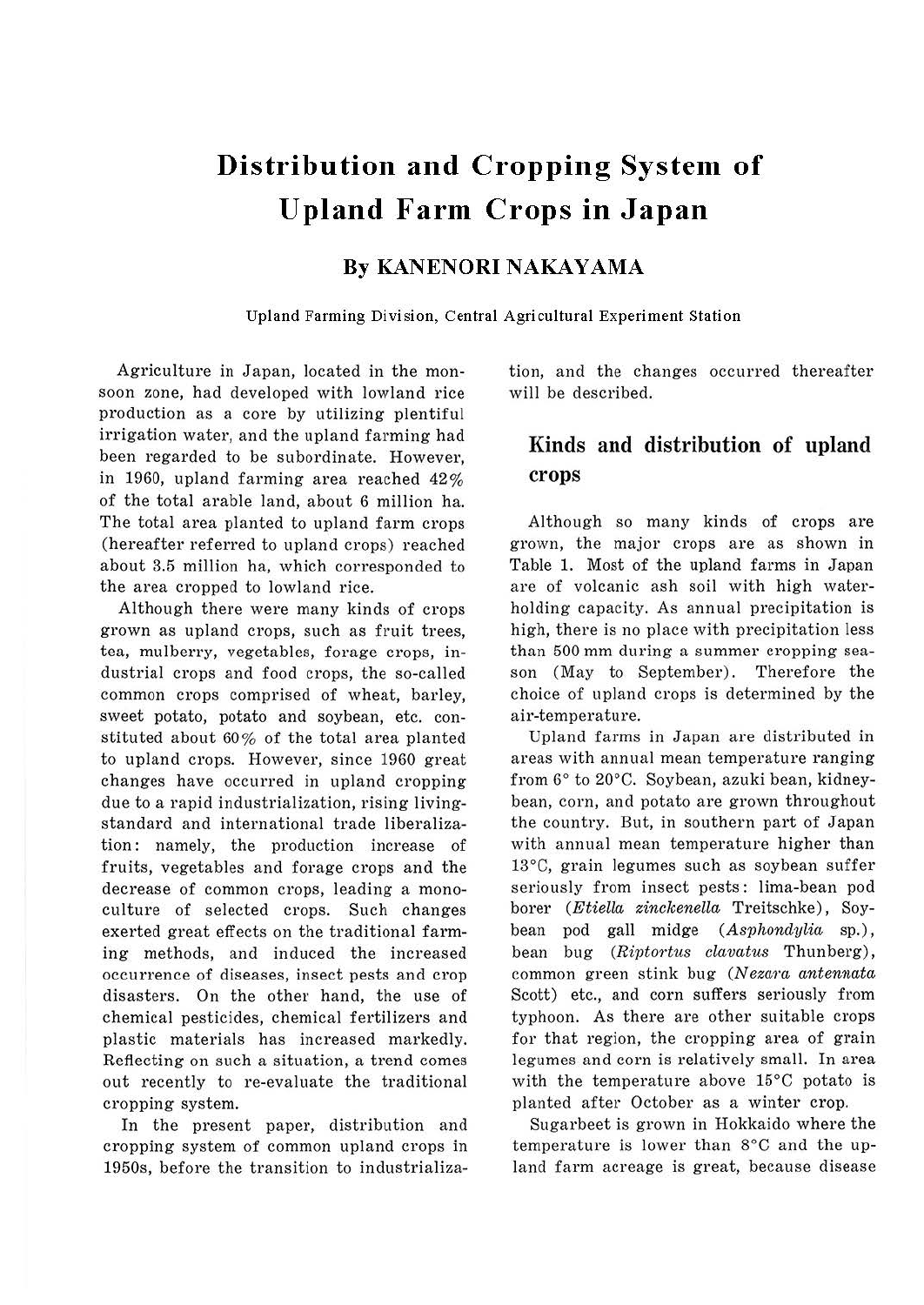| Region<br>Annual mean temperature (°C)<br>Frost-free period (days)<br>Annual precipitation (mm) |              | Hokkaido                           | Northern part<br>of main land                 | South from central<br>part of main land |
|-------------------------------------------------------------------------------------------------|--------------|------------------------------------|-----------------------------------------------|-----------------------------------------|
|                                                                                                 |              | 8><br>$130 - 150$<br>$800 - 1,200$ | $8 - 13$<br>$160 - 170$<br>$1,200 \sim 1,300$ | $13 - 18$<br>170 <<br>$1,300 - 2,500$   |
|                                                                                                 |              |                                    |                                               |                                         |
| Summer<br>crops                                                                                 | Corn         |                                    |                                               | $\circ$                                 |
|                                                                                                 | Soybean      |                                    |                                               | $\circ$                                 |
|                                                                                                 | Azuki bean   |                                    | $\circ$                                       | $\circ$                                 |
|                                                                                                 | Kidney bean  |                                    | $\circ$                                       | $\circ$                                 |
|                                                                                                 | Groundnut    | ×                                  | Δ                                             |                                         |
|                                                                                                 | Potato       | ⊖                                  | ∩                                             | $\circ$ *                               |
|                                                                                                 | Sweet potato | $\times$                           | $\times$                                      |                                         |
|                                                                                                 | Sugar beet   | O                                  | $\times$                                      | ×                                       |
| Winter<br>crops                                                                                 | Wheat        |                                    | ∩                                             |                                         |
|                                                                                                 | Barley       | X                                  | Δ                                             |                                         |
|                                                                                                 | Rapeseed     | Δ                                  | О                                             | O                                       |

**Table 1. Distribution of upland farm crops** 

Notes: \* Cropped as a winter crop in the area with annual mean temperature above 15°C. 0 Abundant

O Few

 $\triangle$  Extremely few

x Not cropped

occurrence is few there and a certain size of production unit is required for processing. On the other hand, upland rice, groundnut, and sweet potato are grown abundantly in areas with the temperature above I3°C. However, upland rice requires more than 150 mm of precipitation during a one-month period before heading, and hence its cultivation is limited even in the warm region. In addition, sugarcane is a main crop in Okinawa Islands with the temperature above 18°C.

As winter crops, wheat, barley, and rapeseed are most popular. Wheat is grown throughout the country whereas barley and rapeseed are abundant in areas with temperature above 8°C. In the area with temperature above 15°C, harvesting time (May-June) of winter crops is rainy so that diseases occur with wheat, barley and rapeseed. Therefore, that area is not regarded as suitable to these crops, but they are grown for the purpose of increasing land utilization intensity. Furthermore, snow cover gives a great influence on winter crops. They are hardly cropped in

areas with more than 100 cm of maximum depth of snow cover and more than 120 days of continuous snow coverage (often observed in northern Japan).

The above is the distribution of common upland crops and factors determining it. However, varietal improvement and new production technology have enabled wider choice of crops. For example, the use of upland irrigation facilities enabled the cropping of upland rice to warm areas with frequent drought occurrence, and even the cropping of lowland rice varieties with grain yields more than 4 tons/ha. The use of early varieties and mulching by plastic films enabled the stable production of upland rice and groundnut even in cool areas with temperature of 10-I3°C. Particularly the large-grain hybrid of groundnut between Spanish type and Virginian type can reduce largely the growing duration of the crop, and is contributing to the expansion of cropping area of the crop.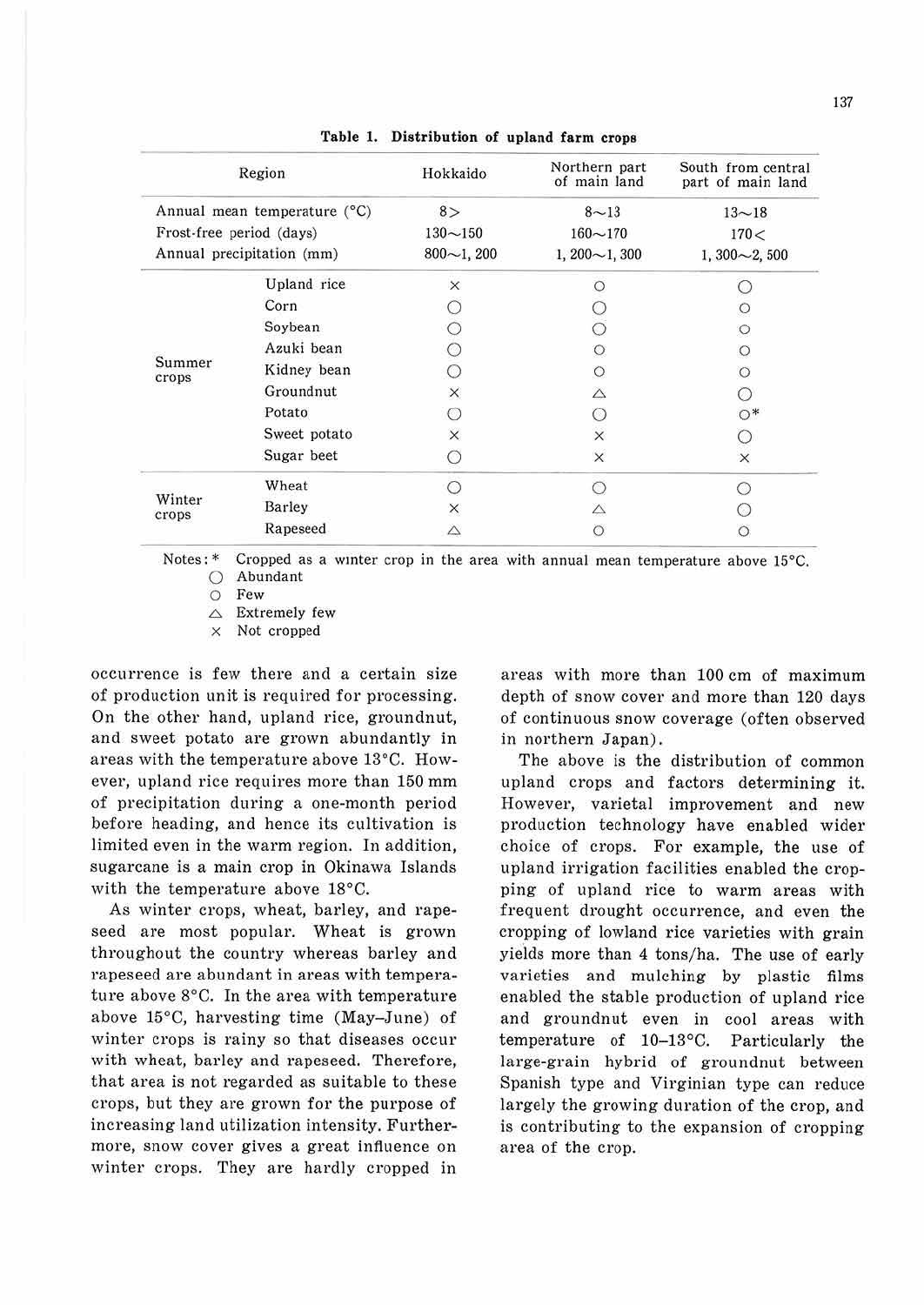#### **Cropping system**

The cropping system varies with different regions, because it is determined mainly by seasonal adaptability specific to each crops, natural conditions, farm management factors such as size of holdings and labor availability, and maintaining of soil fertility. However, it can be classified basically into two types: northern type and southern type.

#### 1) Cropping system in northern Japan

In Hokkaido, annual mean temperature is lower than 8°C, with only 130-150 days of frost-free period. Summer crops are sown in May  $(10-11^{\circ}C)$ , and harvested in September (15-16°C), while wheat is sown in September and harvested in the beginning of August (20°C), thus resulting in one crop a year.



Fig. I. Units of crop combination in each region

Average holding is about 20 ha, which is larger than the national average. Consequently it has been a key point how to save farm labor and input materials, and how to utilize the land after the harvest of preceeding crops as a measure to maintain soil fertility. Thus, the crop rotation has been adopted. Leguminous crops carry out nitrogen fixation, sugarbeet, potato, and forage crops require deep tillage, and wheat, com, and graminous forage crops supply organic matter to soil: each crop has its own role in the soil fertility maintenance. Based on this, the following rotations have been practiced:

Oat<br>  $\left.\text{Forage } \text{Crop} \right\}$  - forage crop - forage crop azukibean - sugarbeet - potato,  $Potato - wheat - sugarbeet - corn - soybean$ (azukibean, kidney bean)

Introduction of forage crops such as orchardgrass in the rotation is effective in increasing soil fertility, in alleviating cold damage of grain legumes occurring frequently in this region, and also in distributing labor. In recent years, however, the combination of common crops and forage crops became less popular, because farm management was separated into common crop farming and dairy due to the use of large-scaled machines and facilities, and also because the labor-saving cultivation of common crops was made possible by the use of machines. Furthermore, due to the fact that prices of machines are high, and different crops require different harvesting machines the rotation system has been simplified, including only 2-3 crops to which the same harvester can be used commonly. As a result, the rotation system based on the soil fertility maintenance is now disappearing.

In an area with annual temperature of 8-13°C in northern Japan, a rotation system consisted of three crops per two years, millet-wheat (or barley)-soybean, had been practiced. At present, this system still remains, being modified by the use of forage turnip in place of millet, but only to a small extent. In this rotation, soybean is intercropped between rows of wheat or barley. This inter-cropping is an application of the cropping method practiced in southern Japan, that will be described later. Other summer crops are grown as one crop a year, and although there is no definite cropping sequence as observed in Hokkaido, rotational croppings are made by considering the soil fertility maintenance.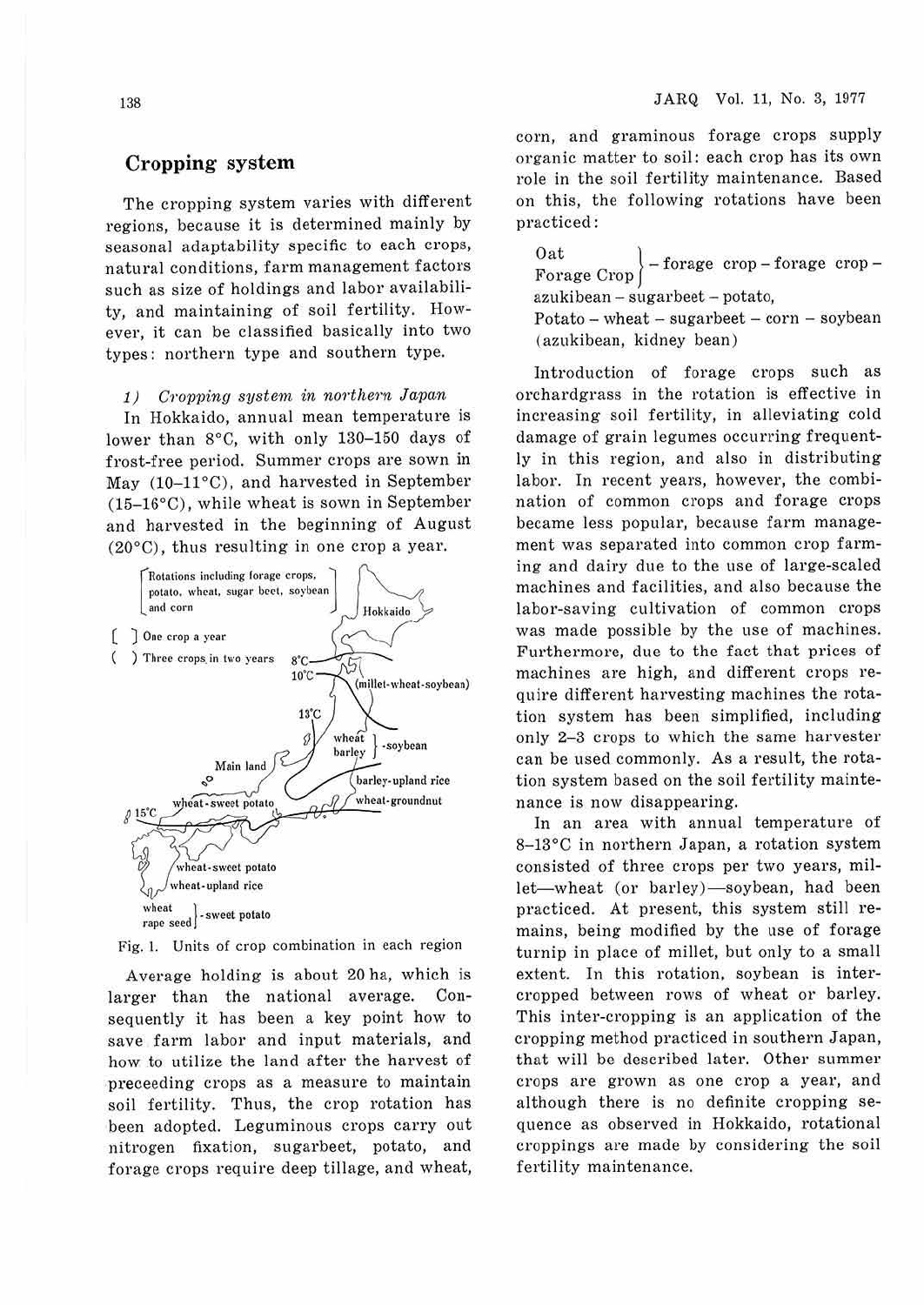#### 2) Cropping system in southern Japan

In the warm region with annual mean temperature above 13°C, two crops (a summer crop combined with a winter crop) are grown a year. Wheat and barley are sown in November-December (10-14°C) and harvested in May-June (20°C). Many of summer crops are sown in May, mostly inter-cropped between rows of wheat and barley, and harvested in October. Distance between rows is 60-70 cm for both summer and winter crops, and the period of inter-cropping is about 1 month.

In the region with two crops a year, there is no long term rotation, but the combination of a summer crop and a winter crop makes an unit of rotation. Because a winter cropping is always made and summer crops are liable to be suffered from drought (e.g. upland rice), insect pests (e.g. soybean) and typhoon (e.g. corn) etc, resulting in the location specific choice of crops, the unit of summerwinter crop combination most adapted to each location has been maintained. The background for that practice is the small holdings, 1-2 ha, and the necessity to maximize land utilization.

In area adapted to the combination of barley-upland rice, this type of rotation is practiced for 1-2 years, and then another unit of combination, wheat-groundnut, is adopted to avoid the damage of upland rice due to continuous cropping. Thus, the whole rotation system comes to be barley - upland rice - barley - upland rice - wheat - groundnut.

Such characteristic croppings have been supported by the plentiful supply of compost. Most of the common crops grown in this area produce 3-4 ton (air-dry weight) /ha of leaves and stems. These plant residues, together with undergrowing weeds and straws taken from riceland, are used as materials for compost to be applied to upland farms. The compost is usually incorporated into soil prior to the planting of winter crops after the harvest of summer crops.

The above cropping system in southern Japan, i.e., two crops a year with inter-cropping and heavy application of compost, has been derived from the farming by the use of hoe, observed in the East Asia, and is specific to humid zones with high temperature, in contrast to the farming system in arid and cool northern Europe.

However, since 1960s, cropping of vegetables has increased to offer more farm income, resulting in a decrease of common crop acreage. Cropping of wheat and barley has also markedly decreased, because the intercropping inhibits the farm mechanization. As a result, cropping system has changed toward simplification, centering on vegetable production. Compost application is also decreased due to the shortage of compost materials and labor availability.

#### **Future research problems**

- 1) An increased dependence on chemical fertilizers and severe outbreak of diseases and insect pests, associated with the collapse of traditional farming system, has raised a question on the significance of soil fertility.
- 2) Various damages occur by continuous cropping resulted from the simplification of cropping system. It is required to elucidate the damages by continuous cropping.
- 3) Methods to utilize animal excreta and industrial organic wastes in supplementing organic manures have to be developed.
- 4) To make it possible to sow summer crops after the harvest of winter crops, earlymaturing varieties of wheat, barley, and summer crops have to be developed in the two crops a year region.
- 5) In the two crops a year region, machines adapted to its intensive cropping system, particularly harvesting machines, have to be developed urgently.

#### **Ref erences**

1) Iwasaki, K., Kodama, S. & Kinoshita, Y.: Researches on the cropping system of up